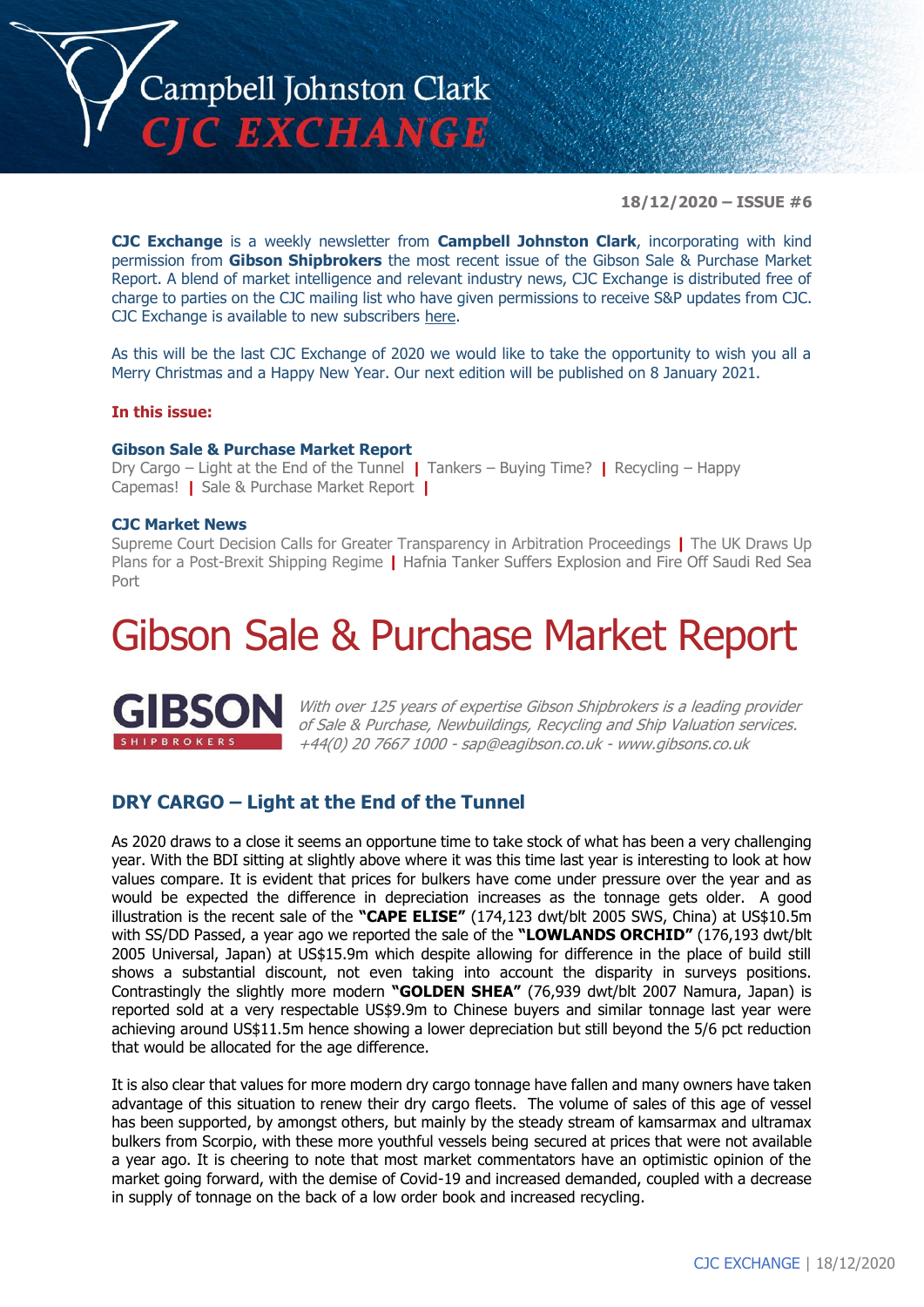

#### **TANKERS – Buying Time?**

In the run up to Christmas in 2019 the tanker market lifted the spirits with strong earnings and an abundance of Christmas cheer, but this year there is little to be excited about and the stockings are definitely half empty. Values are well down, which I suppose helps Buyers, but earnings have no real signs of recovery in the short term. At the time of the report last year we were mentioning resale VLCCs changing hands at US\$103m, whilst this year we are talking about newbuildings being placed at US\$83- 84m. Last Christmas we were also mentioning a Japanese LR1 called the **"GRACE VICTORIA"** (74,998 dwt/blt 2007 Minami Nippon) being sold at the US\$15m mark, whereas last week Reederei Nord sold their 2004 LR1s **"NORMARS"** + **"NORDMERKUR"** + **"NORDNEPTUN"** + **"NORDVENUS"** at US\$10.25m each!!

This week there has been, once again, activity in the VLCC sector. We believe that Angelicoussis is close to selling off all his 1999 and 2000 built VLCCs. The **"REGULUS"** (310,106 dwt/blt 2000 Samsung) and the has gone for sub US\$20m with DD due 6/21. The one-year older sister "GEMINI" has gone for somewhere in the low US\$19s, surveys due and we believe two others are working closely. Buying activity is rife in the suezmaxes as we hear the **"RIDGEBURY ALINA L"** (164,626 dwt/blt 2001 Hyundai Ulsan) has been tied up at US\$13.5m with SS+BWTS due 4/21.

The purchase of the week has to be the dirty trading LR1s, **"COMPASS"** + **"COMPASSION"** (72,750 dwt/blt 2006 Dalian) which have been bought by a European buyer for US\$7m each, surveys and bwts due during the first half of next year.

#### **RECYCLING – Happy Capemas!**

Despite some recent ups and downs and fluctuating price levels, more so from Bangladesh, it looks like we are set to end the year on a high with all markets across the board finishing strong. Although Indian breakers are being more competitive for specialised units and HKC Green Recycling required tonnage, their rates are firming none the less. Unlike Pakistan, Indian breakers are not always wanting to compete with Bangladesh for the reasons mentioned above, therefore they do not feel the need to aggressively compete, hence being slightly in their competitors shadow will not necessarily do them any harm as they are still able to acquire sufficient tonnage for their needs as noted by this week's flurry of Cape & VLOC HKC Green Recycling sales hitting the headlines; all being snapped up by Indian breakers. Pakistan meanwhile is a little quieter than in previous weeks, but yards are still busy with processing inventory purchased in recent months. Local breakers will unlikely be wanting to go headto-head with a resurgent Bangladesh. Perhaps when things start to cool off in Bangladesh, yards in Gadani may once again be a competitive alternative for Owners.

| <b>Vessel Name</b>                                         | <b>DWT</b> | <b>Built</b>   | Yard                              | <b>Buyers</b>             | <b>Price</b><br>$(\frac{\epsilon}{m})$             | <b>Notes</b>            |
|------------------------------------------------------------|------------|----------------|-----------------------------------|---------------------------|----------------------------------------------------|-------------------------|
|                                                            |            | <b>BULKERS</b> |                                   |                           |                                                    |                         |
| <b>MG COURAGE</b>                                          | 206,254    | 2007           | Imabari<br>(JPN)                  | <b>Golden Union</b>       | 14.6                                               |                         |
| <b>TIGER GUANGDONG</b>                                     | 180.099    | 2011           | Qingdao<br><b>Beihai</b><br>(CHN) | <b>Greek buyer</b>        | 15.75                                              |                         |
| <b>SPARTACUS</b>                                           | 179,156    | 2011           | Sungdong<br>(KRS)                 | JP Morgan                 | 18.75                                              | SS+BWTS due<br>8/21.    |
| E. R. BAYONNE + E.R. BORNEO + E.<br><b>R. BUENAS ARIES</b> | 178,978    | all 2010       | Hyundai<br>Gunsan<br>(KRS)        | <b>Star Bulk Carriers</b> | 59.5 (39m + Puchase<br>2.1 <sub>m</sub><br>Shares) | options.<br>SS+BWTS psd |

#### **Gibson Sale & Purchase Market Report**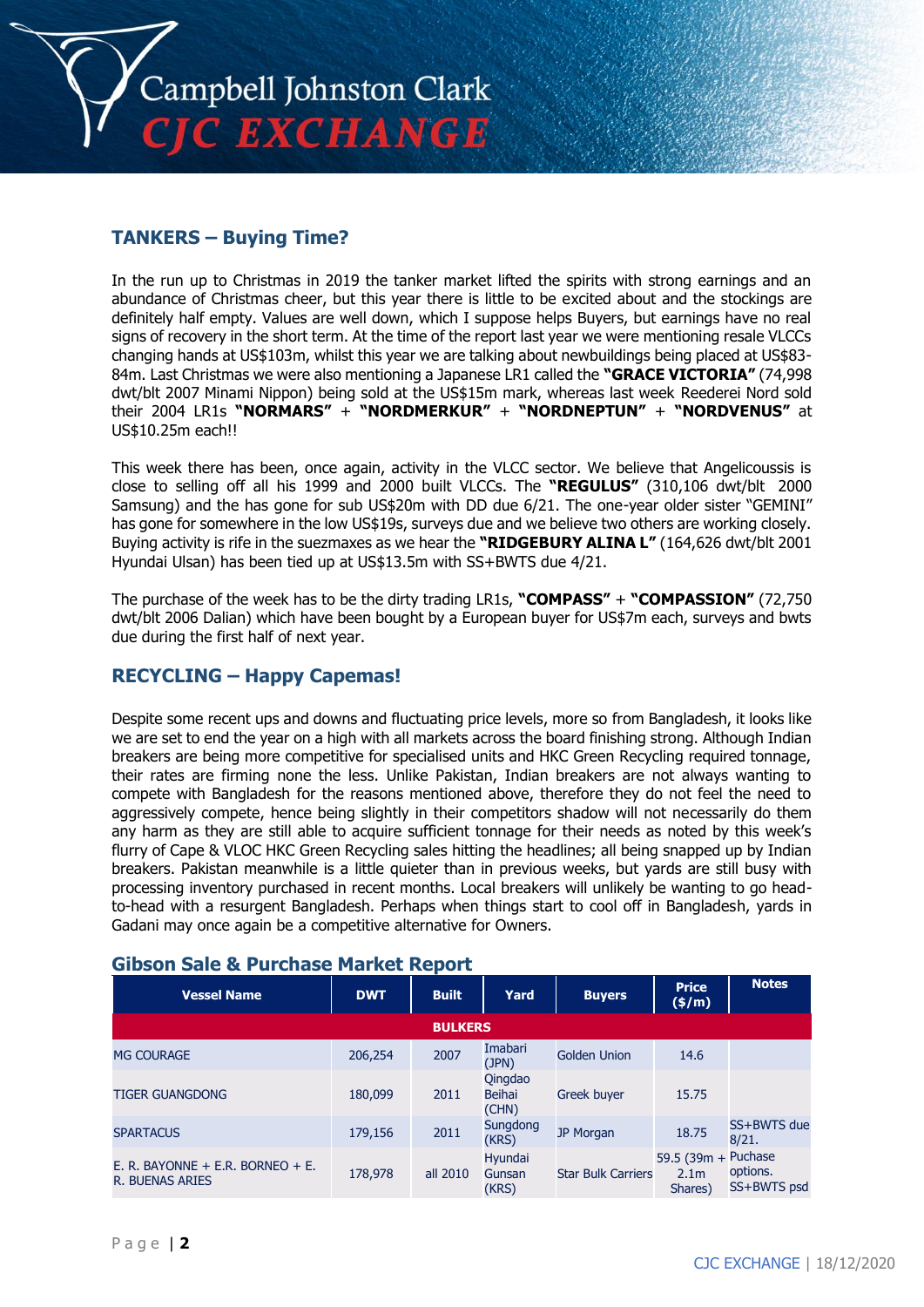Campbell Johnston Clark<br>CJC EXCHANGE

|                         |                                           |                |                                          |                             |             | + Scrubber<br>fitted.                                |
|-------------------------|-------------------------------------------|----------------|------------------------------------------|-----------------------------|-------------|------------------------------------------------------|
| <b>CAPE ELISE</b>       | 174,123                                   | 2005           | SWS (CHN)                                | Chinese buyer               | 10.5        | SS psd 8/20.<br>No BWTS.                             |
| <b>CORAL AMBER</b>      | 78,072                                    | 2012           | <b>Shin</b><br><b>Kurushima</b><br>(JPN) | Greek buyer                 | 14.5        | <b>BWTS fitted.</b><br>DD psd 5/20.                  |
| <b>GOLDEN SHEA</b>      | 76,939                                    | 2007           | Namura<br>(JPN)                          | Xi Luyang                   | 9.9         | No BWTS.                                             |
| <b>DIONE</b>            | 75,172                                    | 2001           | Samho<br>(KRS)                           | <b>Undisclosed</b><br>buyer | high 5      | <b>BWTS fitted.</b><br>SS due 4/21.                  |
| <b>SBI ARIES</b>        | 63,604                                    | 2015           | Chengxi<br>(CHN)                         | Eagle Bulk                  | 16.5        | <b>BWTS fitted.</b>                                  |
| <b>CORDELIA B</b>       | 57,000                                    | 2011           | Qingshan<br>(CHN)                        | <b>KSH</b>                  | 8.1         | SS+BWTS due<br>1/21.                                 |
| <b>EAGLE STRAIT</b>     | 57,000                                    | 2010           | <b>Taizhou</b><br>Sanfu (CHN) buyer      | <b>Undisclosed</b>          | 6.75        | SS+BWTS due<br>2/21. Bank<br>Sale.                   |
| <b>BLUE RIPPLE</b>      | 53,299                                    | 2005           | <b>New</b><br>Century<br>(CHN)           | Chinese buyer               | 5.5         | SS psd 9/20.                                         |
| <b>DIVA EVA</b>         | 52,415                                    | 2006           | <b>Tsuneishi</b><br>Cebu (PHI)           | <b>Far Eastern</b><br>buyer | 6.7         | SS+BWTS due<br>3/21.                                 |
| <b>JIN PING</b>         | 50,786                                    | 2002           | Oshima<br>Zosen (JPN) Shipping           | Xinfeng HK                  | 5.5         |                                                      |
| <b>TURQUOISE OCEAN</b>  | 38,529                                    | 2011           | <b>Minami</b><br>Nippon<br>(JPN)         | <b>Undisclosed</b><br>buyer | 9.7/9.9     | SS+BWTS due<br>8/21.                                 |
| <b>ASAHI MARU</b>       | 38,215                                    | 2011           | Imabari<br>(JPN)                         | Greek buyer                 | 10/9.9/10.3 | SS+BWTS due<br>7/21.                                 |
|                         |                                           |                |                                          |                             |             |                                                      |
|                         |                                           | <b>TANKERS</b> |                                          |                             |             |                                                      |
| <b>REGULUS</b>          | 310,106                                   | 2000           | Samsung<br>(KRS)                         | <b>Undisclosed</b><br>buyer | 21          | DD due 6/21.                                         |
| RIDGEBURY ALINA L       | 164,626                                   | 2001           | Hyundai<br>Ulsan (KRS)                   | <b>Undisclosed</b><br>buyer | 13.5        | SS+BWTS due<br>4/21.                                 |
| <b>EBN BATUTA</b>       | 112,675                                   | 2002           | Samho<br>(KRS)                           | <b>Undisclosed</b><br>buyer | 11.4        |                                                      |
| COMPASS + COMPASSION    | 72,750                                    | both 2006      | Dalian<br>(CHN)                          | European buyer              | 7 each      | Dirty trading.<br>SS+BWTS due<br>$2+6/21.$           |
| <b>NORD BUTTERFLY</b>   | 38,375                                    | 2008           | GSI (CHN)                                | Ancora                      | reg 9       | IMO II/III. DD<br>due 9/21.                          |
|                         |                                           |                | GENERAL CARGO / MULTI PURPOSE            |                             |             |                                                      |
| YU JIN ACE              | 17,556                                    | 2010           | Nantong<br>Tongshun<br>(CHN)             | <b>Undisclosed</b><br>buyer | 3.2         | Tween. SS<br>due 10/20.                              |
|                         | <b>CONTAINERS / RO-RO / REEFERS / PCC</b> |                |                                          |                             |             |                                                      |
| <b>HYUNDAI NEW YORK</b> | 72,982                                    | 2009           | Koyo (JPN)                               | <b>Undisclosed</b><br>buyer | 31          | 6350 TEU.<br>Gearless.                               |
| <b>PARTNER STAR</b>     | 72,968                                    | 2005           | Koyo (JPN)                               | Wan Hai Lines               | 24.5        | 6350 TEU.<br>Gearless. SS<br>due 2/21.               |
| <b>TEXAS TRADER</b>     | 67,601                                    | 2005           | Hanjin Hi<br>(KRS)                       | <b>MSC</b>                  | $15-16/15$  | 4992 TEU.<br>Gearless. SS<br>due 12/20.              |
| CARAT + CERES           | 12,300                                    | 2009+2020      | Mawei<br>(CHN)                           | Langh Ship                  | 8.4 en bloc | 877 TEU.<br>Gearless. Ice<br>1A. Already<br>renamed. |

| <b>Ordering Client</b> | <b>Vessel Type Size / No. Shipyard</b> | Delivery Price (\$m) |  | Notes <sup>1</sup> |
|------------------------|----------------------------------------|----------------------|--|--------------------|
|------------------------|----------------------------------------|----------------------|--|--------------------|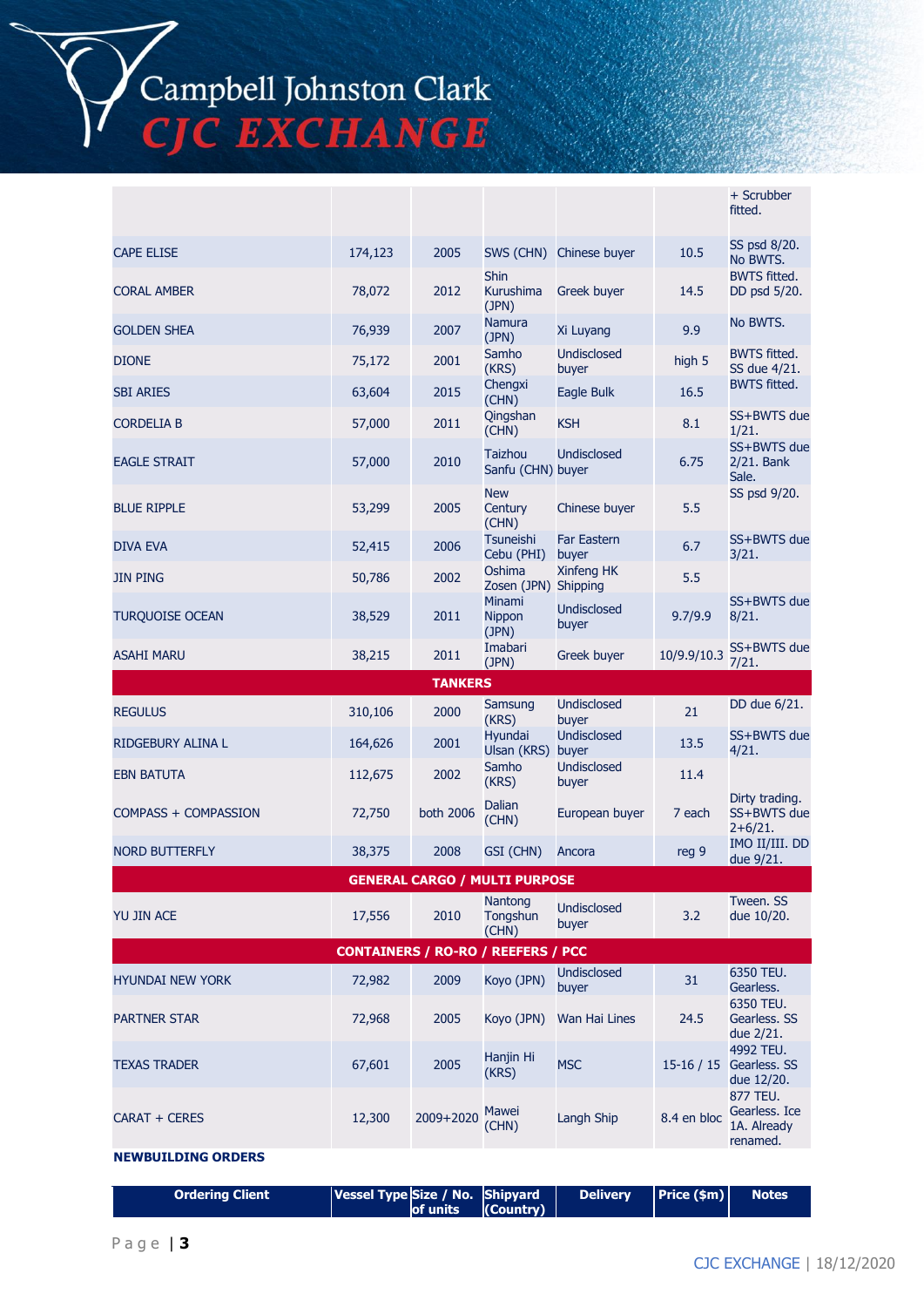# Campbell Johnston Clark<br>CJC EXCHANGE

|                      |                  | <b>BULKERS</b>                       |                       |      |                                                                                   |
|----------------------|------------------|--------------------------------------|-----------------------|------|-----------------------------------------------------------------------------------|
| <b>MOL</b>           | Post-<br>panamax | 99,000 dwt Oshima<br>$\times 1$      | Zosen (JPN)           | 2022 | Against TC to<br><b>Tohoku</b><br><b>Electric</b><br>Power. Rigid<br>sail fitted. |
| <b>JOSCO</b>         | <b>Ultramax</b>  | 64,000 dwt NACKS<br>x <sub>2</sub>   | (CHN)                 | 2022 |                                                                                   |
| <b>JOSCO</b>         | <b>Ultramax</b>  | 64,000 dwt<br>x <sub>2</sub>         | <b>DACKS</b><br>(CHN) | 2022 |                                                                                   |
|                      |                  | <b>TANKERS</b>                       |                       |      |                                                                                   |
| <b>MOL</b>           | <b>MR</b>        | 50,000 dwt Hyundai<br>x <sub>2</sub> | Mipo (KRS)            | 2023 | Methanol dual<br>fuel. Against<br>TC.                                             |
|                      |                  | <b>GAS</b>                           |                       |      |                                                                                   |
| Panocean             | <b>LNG</b>       | 174,000<br>cbm $x$ 2+1               | Hyundai HI<br>(KRS)   | 2024 | Against TC to<br>Shell.                                                           |
| Knutsen OAS Shipping | <b>LNG</b>       | 174,000<br>cbm $x$ 1+1               | Hyundai HI<br>(KRS)   | 2024 | Against TC to<br>Shell.                                                           |
| JP Morgan            | <b>LNG</b>       | 174,000<br>cbm $x$ 1+1               | Hyundai HI<br>(KRS)   | 2024 | Against TC to<br>Shell.                                                           |

#### **Recycling Activity**

| <b>Vessel Name</b>     | <b>BUILT</b>      | <b>DWT</b>             | <b>LWT</b> | <b>Delivery</b>   | <b>Price</b><br>$(*)$ lwt $)$ | <b>Notes</b>                         |
|------------------------|-------------------|------------------------|------------|-------------------|-------------------------------|--------------------------------------|
|                        |                   | <b>VLOC</b>            |            |                   |                               |                                      |
| <b>SINOGLORY</b>       | 1992 / Japan      | 265,816                | 38,705     | Sub-Cont options  | 432                           | Inci<br>substantial<br>bunkers ROB   |
| <b>WUGANG ATLANTIC</b> | 1995 / Korea      | 281,226                | 41,553     | India             | 380                           | <b>HKC Green</b><br><b>Reycyling</b> |
|                        |                   | <b>CAPESIZE</b>        |            |                   |                               |                                      |
| <b>GREAT SUNRISE</b>   | 1999 / Japan      | 164,264                | 21,100     | India             | 406                           | <b>HKC Green</b><br><b>Reycyling</b> |
| <b>GRANDE SOLARIS</b>  | 2003 / Japan      | 172,694                | 20,760     | India             | 410                           | <b>HKC Green</b><br><b>Reycyling</b> |
|                        |                   | <b>LNG</b>             |            |                   |                               |                                      |
| <b>ATLANTIC ENERGY</b> | 1984 / Seden      | 71,472                 | 27,575     | Sub Cont options  | 451                           | under tow                            |
|                        |                   | <b>BULK CARRIER</b>    |            |                   |                               |                                      |
| <b>GERM SPRING</b>     | 1994 / Japan      | 44,950                 | 8,066      | <b>Bangladesh</b> | 407                           |                                      |
|                        |                   | <b>CHEMICAL TANKER</b> |            |                   |                               |                                      |
| <b>TRANS OCEAN</b>     | 1992 /<br>Holland | 6,783                  | 2,530      | India             | 700                           | incl 500 tons<br>of st-st            |
| <b>ALAHAN</b>          | 1988 /<br>Holland | 4,999                  | 2,140      | India             | 700                           | incl large<br>quantity of st-<br>st  |

#### **Recycling Prices (US\$/LWT)**

|                                | Bangladesh Pakistan |         | India.  | <b>Turkey</b> |
|--------------------------------|---------------------|---------|---------|---------------|
| Tank/Cont/Ro-Ro/Capes/LPG/PCC  | 415/430             | 400/410 | 390/400 | 245/255       |
| Dry Cargo/Bulk/Tween/Gen Cargo | 400/415             | 390/400 | 380/390 | 235/245       |

**Newbuild and Second Hand Values** (\$ million) **Indices**

|                | Newbuild 5 Year 10 Year |  |
|----------------|-------------------------|--|
| <b>Tankers</b> |                         |  |

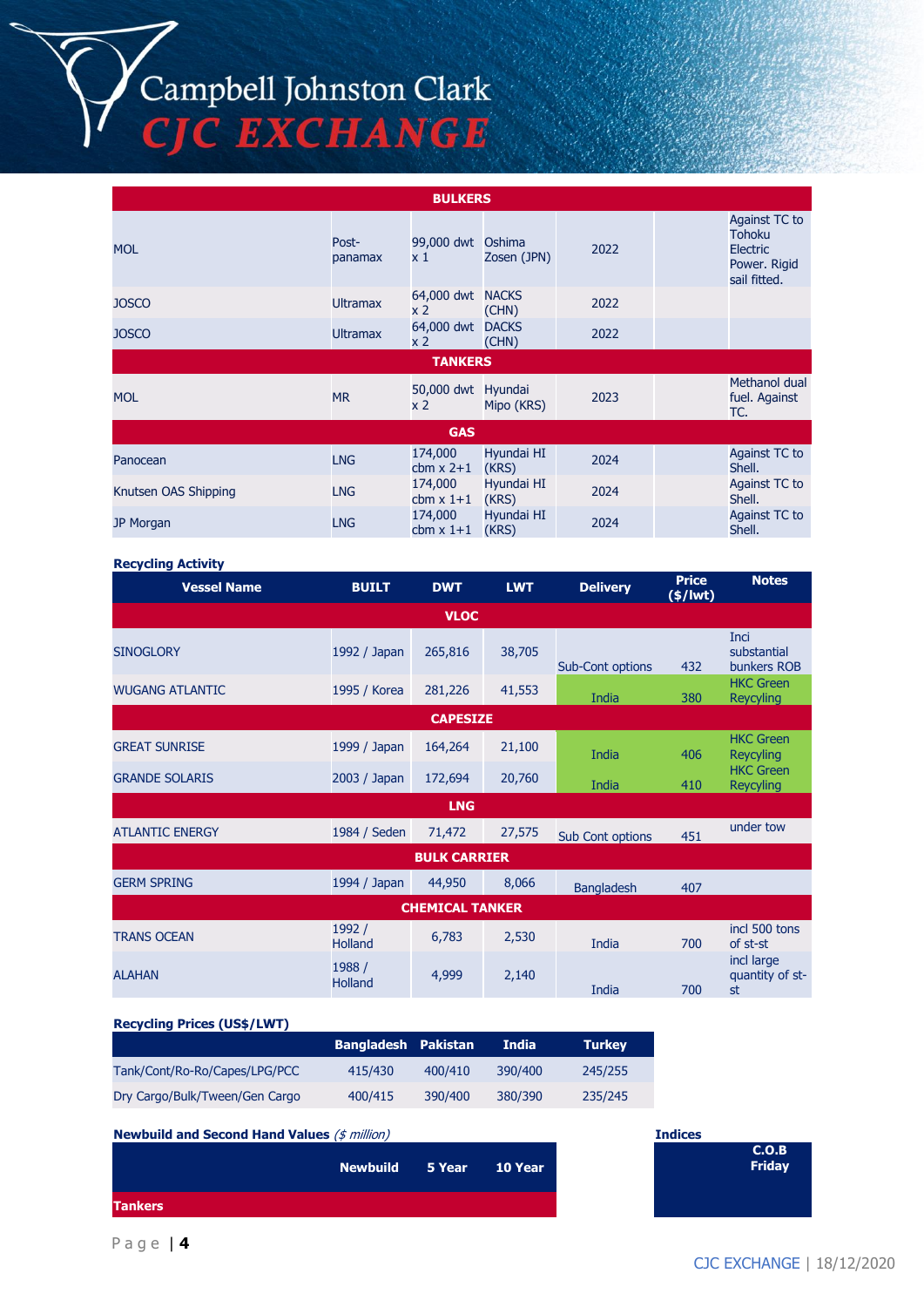# Campbell Johnston Clark C EXCHANGE

| <b>VLCC</b>                | 85               | 63        | 43          |
|----------------------------|------------------|-----------|-------------|
| <b>SUEZMAX</b>             | 56               | 43        | 29          |
| <b>AFRAMAX</b>             | 45               | 32.5      | 20          |
| <b>MR</b>                  | 34               | 26        | 16.5        |
| <b>Bulkers</b>             |                  |           |             |
| <b>CAPESIZE</b>            | $46.5^{\circ}$   | 26        | 18          |
| <b>KAMSARMAX / PANAMAX</b> | $25^{\wedge}$    | 20.5k     | 14k / 12.5p |
| ULTRAMAX / SUPRAMAX        | $23.5u^{\wedge}$ | 17.5u/15s | 10.5s       |
| <b>HANDYSIZE</b>           | $22.5^{\circ}$   | 14.5      | 9           |
|                            |                  |           |             |

 $^{\wedge}$ =Chinese price (otherwise based upon Japanese / Korean country of build)

This report has been produced for general information and is not a replacement for specific advice. While the market information is believed to be reasonably accurate, it is by its nature subject to limited audits and validations. No responsibility can be accepted for any errors or any consequences arising therefrom. No part of the report may be reproduced or circulated without our prior written approval. © E.A. Gibson Shipbrokers Ltd 2020.

## CJC Market News



Campbell Johnston Clark (CJC) is a medium-sized international law firm advising on all aspects of the shipping sector, from ship finance to dry shipping and comprehensive casualty handling, and all that happens in between. Today, we Campbell Johnston Clark have offices in London, Newcastle, Singapore and Miami.

#### **Supreme Court Decision Calls for Greater Transparency in Arbitration Proceedings**



The UK Supreme Court has recently passed a judgement regarding the appointment of arbitrators and apparent bias where multiple appointments overlap.

The judgement in Halliburton Company  $v$  Chubb Bermuda Insurance Ltd [2020] UKSC 48 expressly recognises that impartiality is a core principle of arbitration law and that the duty of disclosure is not simply good arbitral practice but is a legal duty under English law.

The decision was made in the appeal by oilfield service company Halliburton in a dispute with Chubb Bermuda Insurance, which originally arose out of the Deepwater Horizon disaster in 2010. Both parties had selected their own arbitrator, but they were unable to agree who should chair the arbitration and a dispute subsequently arose.

This recent decision will likely lead to higher levels of transparency and disclosure in London maritime arbitrations, as it clarifies that arbitrators have a legal obligation to disclose circumstances that might justify doubts about their impartiality. Arbitrators now have a clear duty to disclose their participation in other arbitration proceedings that involve the same subject matter and a common party.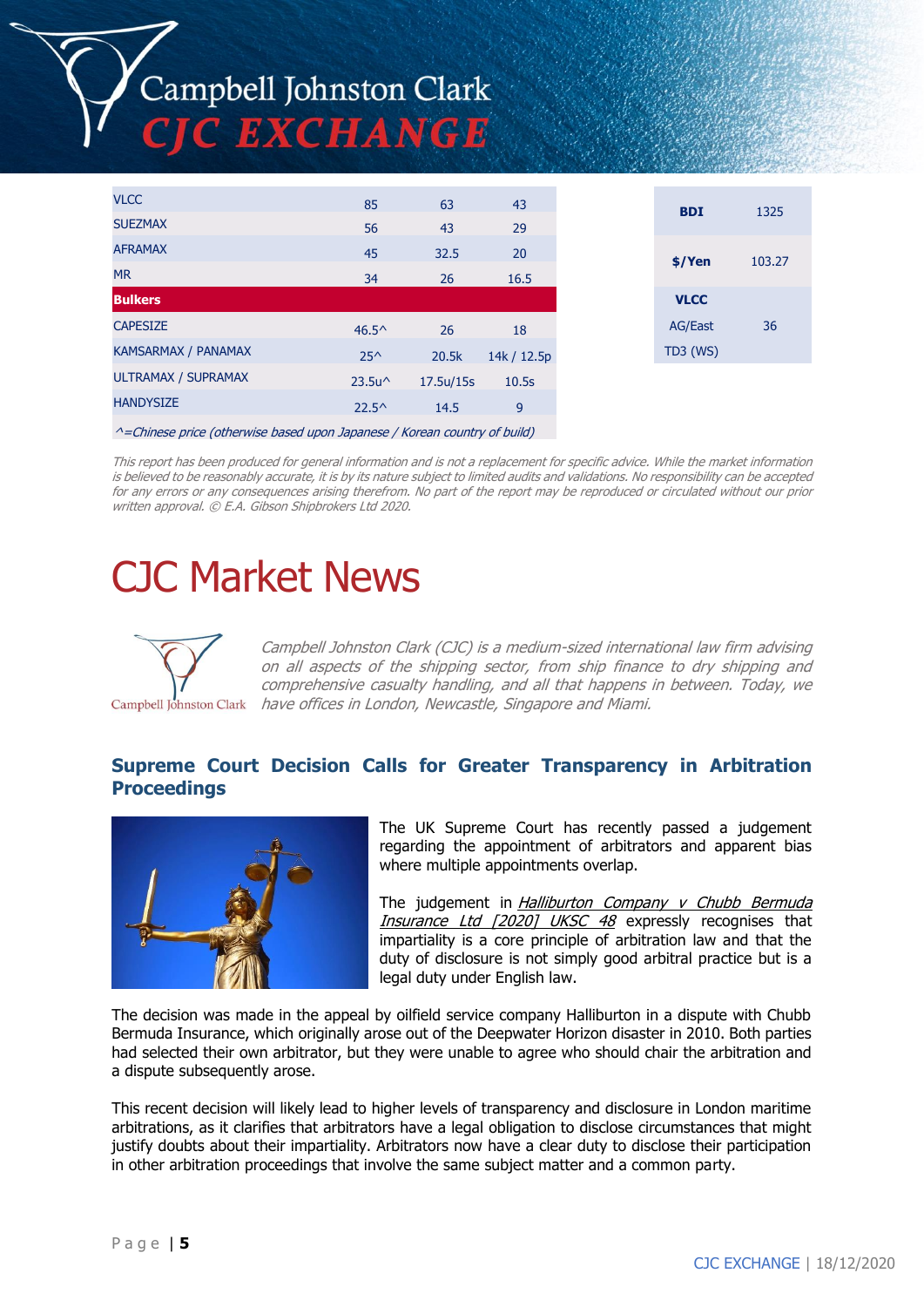

Parties to proceedings should be aware of issues created by subsequent developments after the appointment of the arbitration tribunal, and the need to make ongoing or new disclosures. This is particularly the case in industries where it is common for arbitrators to be appointed in respect of multiple related proceedings, such as in LMAA arbitrations.

The full judgement [can be read here.](https://www.supremecourt.uk/cases/docs/uksc-2018-0100-judgment.pdf)

#### **The UK Draws Up Plans for a Post-Brexit Shipping Regime**



The UK will finish its transition period and leave the EU on 1 January 2021, allowing it to set up its own trade agreements. Industry bodies and unions have been questioned over potential reforms to shipping tonnage tax following Britain's departure from European state aide rules on subsidies. This coincides with Prime Minister Boris Johnson and European Commission President Ursula von der Leyen extending negotiations past Sunday.

A leaked report seen by the Financial Times this week suggests that the UK is drawing up plans to turn London into a rival of Singapore as a hub for shipping companies to register vessels after the Brexit transition period. Among the plans being discussed is enabling floating production storage and offloading vessels and drilling rigs to be included in the UK tonnage tax regime in order to give the UK a competitive advantage over current EU regulations.

According to calculations provided in the report, revamping the UK's shipping tax and regulation regime could be worth £3.7bn to the economy over three years and create 2,500 high-quality jobs directly, as well as 25,000 in related companies.

Last February Prime Minister Boris Johnson chose the Painted Hall of the Royal Maritime Museum in Greenwich to deliver a speech in which he characterised Britain as once again on the "slipway" waiting to forge a new future as a global trade power.

#### **Hafnia Tanker Suffers Explosion and Fire Off Saudi Red Sea Port**



One of Hafnia's LR1 product tankers has suffered an explosion and fire at the Saudi Red Sea port of Jeddah. The tanker had been carrying gasoline from the Samref refinery to storage in Jeddah.

The Singapore shipowner said the 76,600-dwt BW Rhine (built 2008) was hit from an external source whilst discharging on Monday morning. The master then ceased all discharge operations and enacted emergency procedures on board. The crew were able to extinguish the fire with assistance from the

shore fire brigade and tug boats, and all 22 crew were accounted for.

The authorities at Jeddah subsequently closed the port and the UKMTO has issued an update to its warning notice relaying "unconfirmed reports of a second vessel being involved in an accident".

Earlier incidents in the region involved vessels which were alleged to have been struck by waterborne improvised explosive devices (IEDs) launched by Houthi rebels fighting the Saudi-backed Yemeni government.